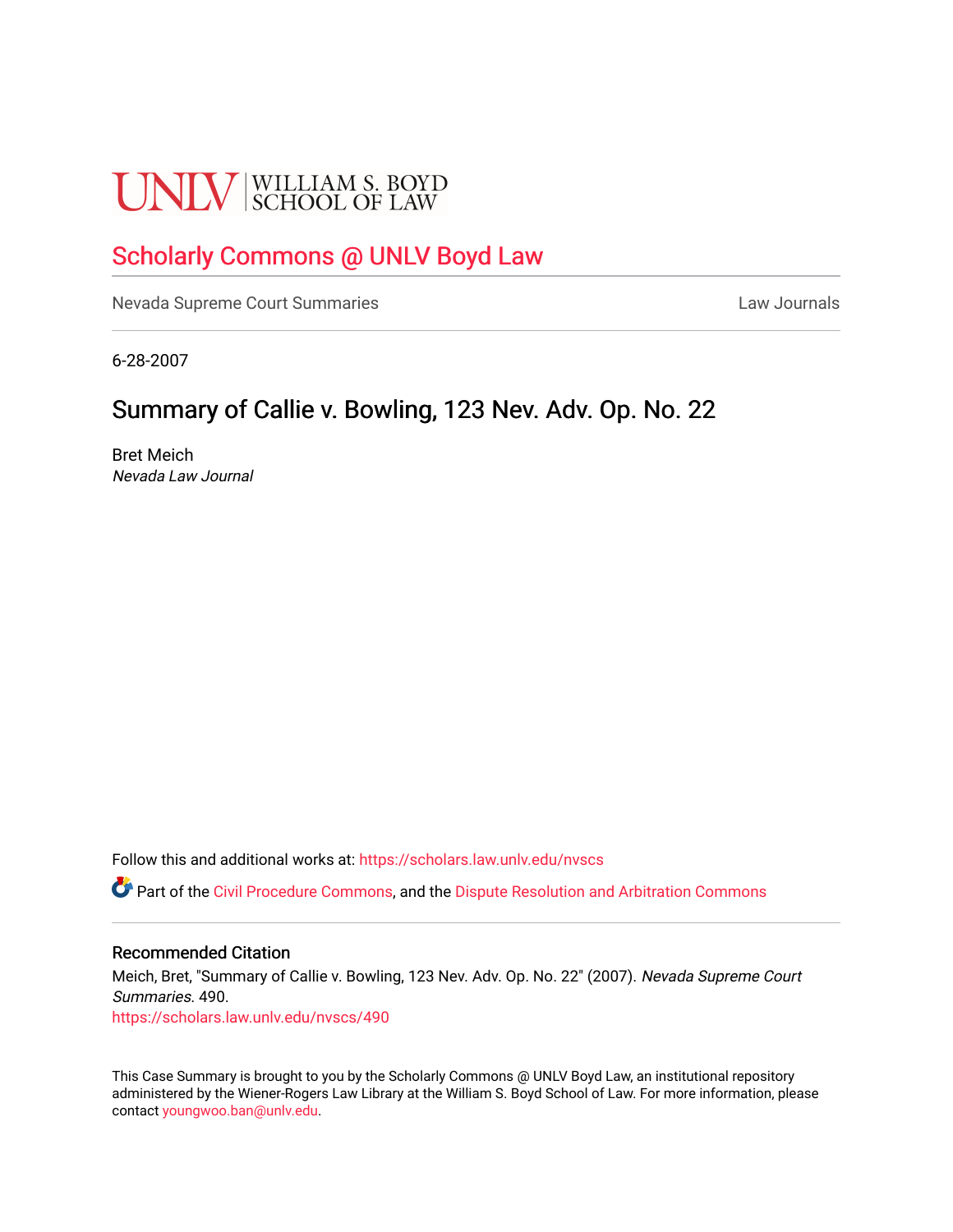### *Callie v. Bowling***, 123 Nev. Adv. Op. No. 22 (June 28, 2007)[1](#page-1-0)**

## **CIVIL PROCEDURE - ALTER EGO DOCTRINE**

#### Summary

The court considered whether a judgment creditor in a domesticated foreign judgment may add a nonparty to a final judgment, under the alter ego doctrine, simply by moving to amend the judgment. The court held that such a procedure violates the due process rights of the nonparty whom the creditor seeks to add. To observe the requisite attributes of due process, a judgment creditor who wishes to assert an alter ego claim must do so in an independent action against the alleged alter ego.

#### Disposition/Outcome

As described above, the court held that a judgment creditor in a domesticated foreign judgment may not add a nonparty to a final judgment, under the alter ego doctrine, simply by moving to amend the judgment.

Here, because the appellant did not receive notice and was not the subject of an independent action with respect to the respondent's alter ego claim, the court concluded that the district court erred by granting the respondent's motion to amend the domesticated foreign judgment to add the appellant, in his individual capacity, as an alter ego of ITB. Accordingly, the court vacated the district court's amended domesticated foreign judgment.

#### Factual and Procedural History

Appellant Michael Callie was the president and a director of ITB Productions, Inc., a now-defunct Nevada corporation. Respondent Faye Bowling had an employment agreement with ITB. In 2000, Bowling filed a claim for arbitration in California, alleging that ITB had failed to make certain payments to her under the employment contract. The Los Angeles Office of the American Arbitration Association found for Bowling on her claim, and in 2001, a California trial court entered judgment on the arbitration award. ITB was the named defendant/respondent in both proceedings. Callie, in his individual capacity, was not named as a party or served with a summons or a copy of the complaint in the California proceedings.

In 2002, Bowling registered the California judgment in Nevada as a foreign judgment. The Nevada district court then domesticated the judgment. However, Callie was not individually named or served with pleadings filed as part of Bowling's efforts to domesticate the judgment.

 $\overline{a}$ 

<span id="page-1-0"></span> $<sup>1</sup>$  Edited from the original opinion by Bret Meich.</sup>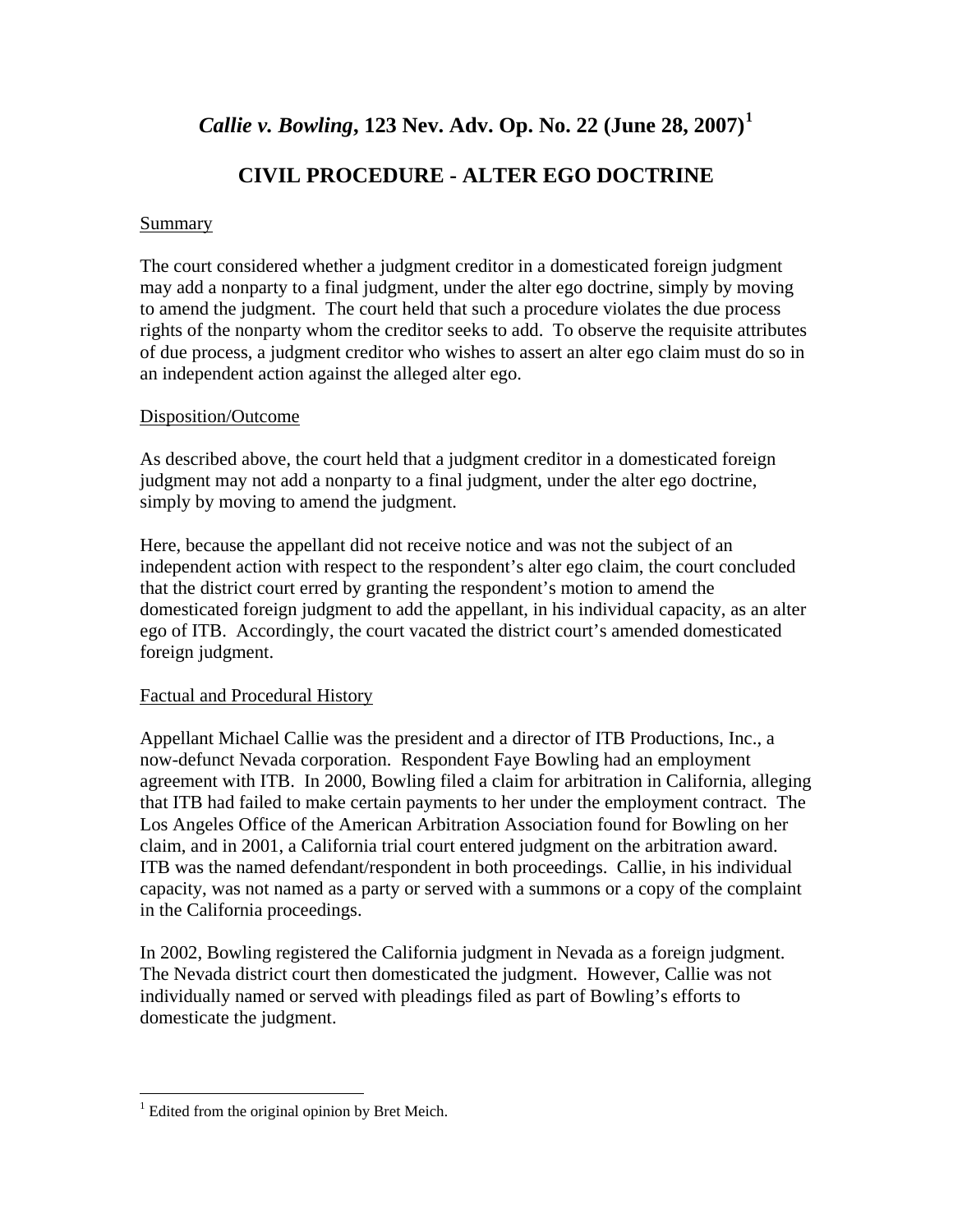In 2005, having encountered some difficulties in her collection efforts, Bowling filed a motion with the Nevada district court to amend the domesticated judgment to add Callie as a party under an alter ego theory. The district court conducted an evidentiary hearing on the motion but did not issue formal findings of fact or conclusions of law. Nevertheless, the court determined that there was sufficient evidence to find that Callie was an alter ego of ITB. Accordingly, the district court granted Bowling's motion and amended the judgment to make Callie personally liable for the judgment.

Callie appealed the district court's order granting Bowling's motion and amending the domesticated foreign judgment to add him as an alter ego of ITB. Callie argued that his constitutional due process rights were violated when he was added to the judgment as an alter ego because he did not participate in the underlying proceedings and was never served with summons and a copy of the complaint.

#### Discussion

The court applied a de novo standard of review to the constitutional challenge, and recited established due process rights under the United States Constitution and the Nevada Constitution. These rights guarantee that a person receive due process before the government may deprive him of his property. Due process requires notice and an opportunity to be heard.

The record in the case indicated that Callie was not individually named in any complaint and was never served with summons or any complaint in Nevada or California, even though multiple proceedings occurred in both states. Instead, in the Nevada proceedings, the district court simply granted Bowling's motion to amend the domesticated foreign judgment to add Callie as an alter ego of ITB, thereby, rendering him individually liable on the judgment. Thus, Callie never received notice and an opportunity to be heard before he was rendered individually liable on the domesticated foreign judgment—a deprivation of his property. Callie's due process rights were, as a consequence, violated. According to the court, the only method by which Bowling could have asserted her alter ego claim without jeopardizing Callie's due process rights was through an independent action against Callie with the appropriate notice.

Bowling did not dispute that Callie was not individually named in a complaint and that he never received summons or a copy of the complaint in his individual capacity. Instead, Bowling argued that by granting her motion to amend the judgment to add Callie as an alter ego, the district court merely identified Callie as the real defendant, since Callie and ITB were identical entities. Bowling further contended that under the court's 1957 holding in McCleary Cattle Co. v. Sewell, 73 Nev. 279, 317 P.2d 957 (1957), judgment creditors may add nonparties to the judgment under the alter ego doctrine by simply moving to amend a domesticated judgment.

The court rejected Bowling's argument that this procedure is proper and modified its holding in McCleary Cattle, to the extent that it sanctioned the procedure outlined by